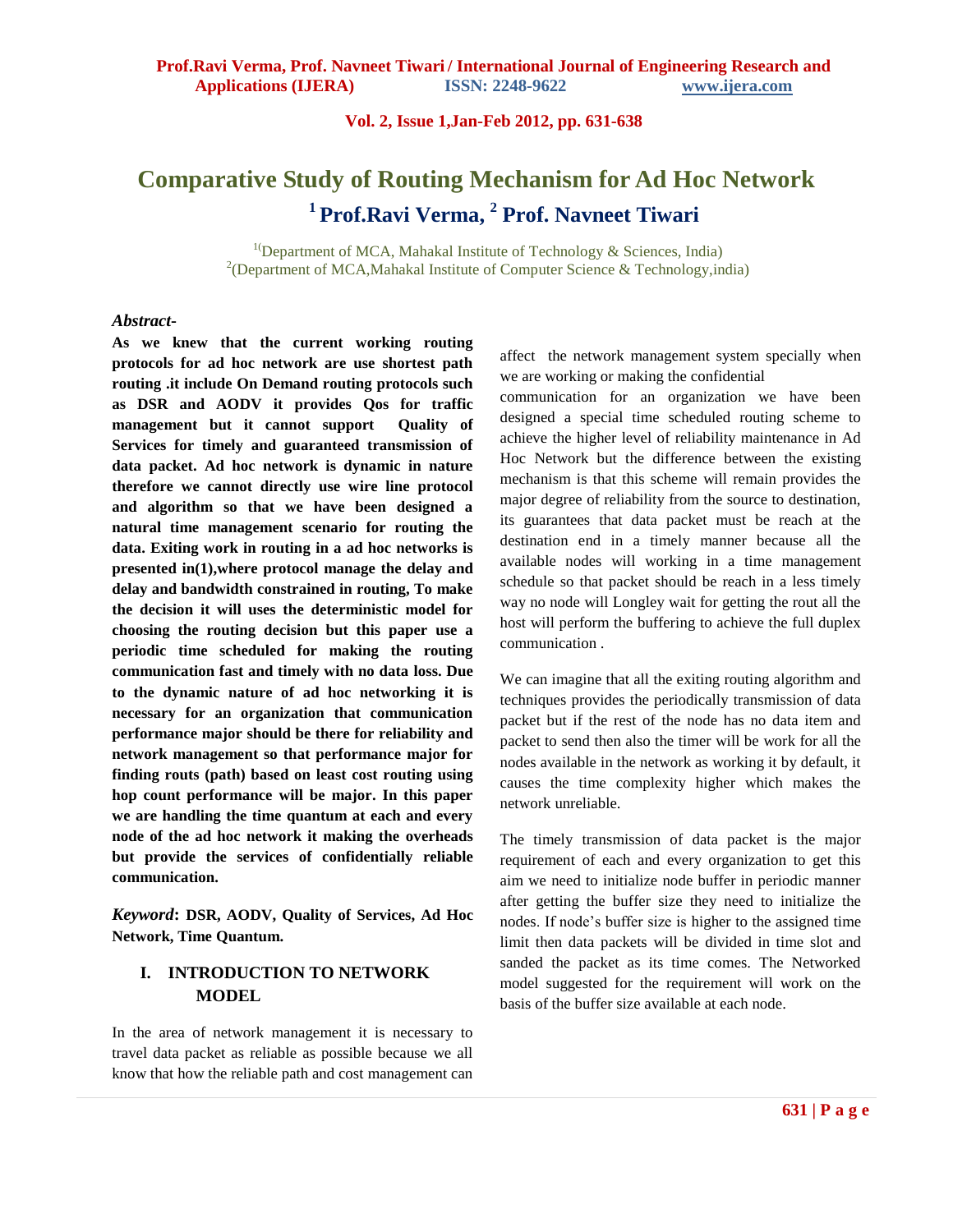The proposed routing model will initialize the timer, buffer, node event bit at each source to destination node as:

initialize node (timer t, buffer b, event\_bit b)

{

float min\_timer=0, max\_timer=60;

float min\_buffer=0,

char node\_event\_bit;





Figer1.1: 3 props to send data from S to R node( $S \rightarrow R$ )

In this network scenario each node will keep the buffer and timer parameter to take decision for sending the request to feasible node available at that time, when node S will send data to R ad hoc network will follow the routing as:

- 1. Initialize the entire available node with buffer size and according to the available buffer the timer will be initialized.
- 2. Node S found A, G, D as intermediate nodes.
- 3. Node S will use probabilistic model to choose the next node. In figure1.1 by the way of hop count technique the least cost route will S to G and G to R will be the best route to send data packet to node R but what happened if node G has already engaged

with other transmission then source node S will check the buffer size of available node A and D :

 $\bullet$  If A's buffer Data  $\leq$  D's buffer Data then Node A will be the next node and Node event bit is set to A (Available).

Else

• Node D will be the next node to send the data packet coming from Node S destined to Node R.

#### **II. RELATED WORK**

In the same scenario if we looking backward there are so many protocols work for routing in an Ad hoc network. We can have a practical example like "Routing in Manets" it's wonderful to work with Table Driven an On demand routing mechanism



In Table Driven to exchange routing information periodically to make consistent rout for routing with every other node in the network.

Ex: Dynamic Source routing(DSR)[2] is the implementation of Table Driven ad hoc routing it is similar to the connectionless approach to forward the data packets like UDP and IP here routing is completely relies on the routing information available on the routing table. It will not be in case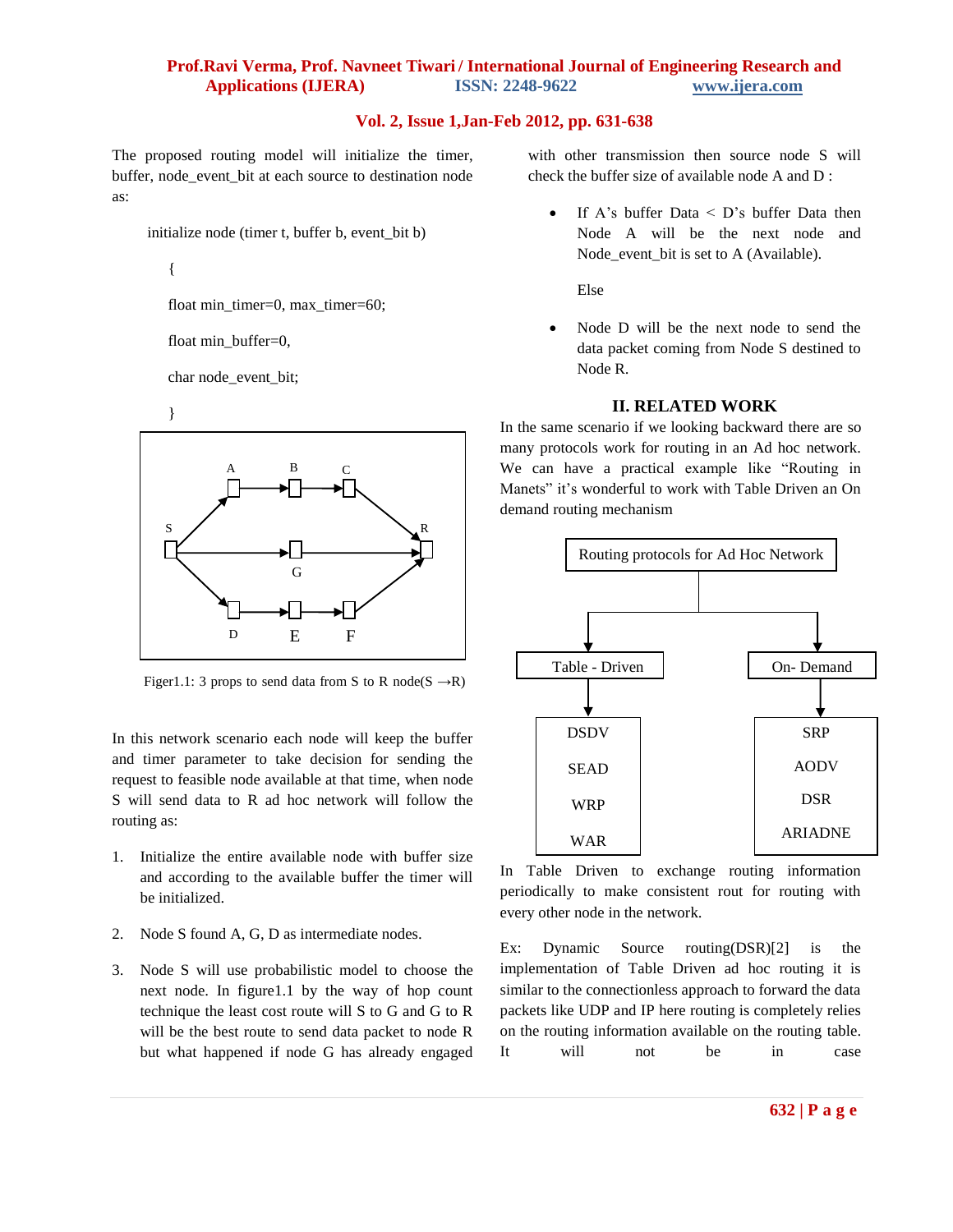of On – Demand routing protocols. On-Demand creates a request called as Route Discovery whenever it needs to reach at Destination it create route accordingly to single time use. ADOV(Ad hoc On Demand Vector routing) [3] In On Demand routing techniques when an On demand protocol desires a new route for a new destination .it will have to wait until such a route can be discovered. On the other hand, because routing information is constantly propagated and maintained in table-driven routing protocols, a route to every other node in the ad hoc network is always available, regardless of whether or not it is needed. This type of protocols maintains fresh lists of destinations this type of protocols maintains fresh lists of destinations and their routes by periodically distributing routing tables throughout the network. The main disadvantages of such algorithms are –

- 1. Respective amount of data for maintenance.
- 2. Slow reaction on restructuring and failures.

On the other hand, the Reactive protocols find a route on demand by flooding the network with Route Request packets.

The main disadvantages of such algorithms are –

- 1. High latency time in route finding.
- 2. Excessive flooding can lead to network clogging.

#### *A. Secure Routing Protocol (SRP)*

It is proposed by Papadimitratos and Haas. SRP is applied as an extension of a multitude of existing RPs such as DSR [11] and ZRP [12]. This protocol counters the malicious behavior that guarantees the acquisition of correct topological information in a timely manner [10]. The protocol is proven robust against a set of attacks that attempt.

To compromise the route discovery. It provides the correct routing information regarding a pair of nodes provided they have prior security association. The source node initiates the route discovery by sending a Route Request (RREQ) packet (identified by a pair of identifiers, a query sequence number & a random query identifier) to the destination and replies are sent back strictly through the same route. SRP can only handle Black Hole attacks and not Worm Hole attacks. However, it can nevertheless prevent them.

*B.Secure Efficient Ad-hoc Routing (SEAD)* 

It is a Distance Vector Routing Protocol based on Destination Sequences Distance Vector (DSDV) Ad Hoc Routing [13]. It is a lightweight secure routing protocol presented by Hu, Johnson & Perrig [9]. The designers of SEAD used efficient one-way Hash functions to provide authentication for both the sequence number and metric field

in each routing entry. They avoid asymmetric cryptography to protect against DoS attack and to overcome limited CPU processing capability. The receiver of the achieved either through Message Authentication Certificate (MAC) [14] or some broadcast authentication mechanism. It is too susceptible to Worm Hole attacks like SRP.

#### *C. ARIADNE*

It is another On-Demand Routing Protocol presented by Hun, Johnson & Perrig [2] based on DSR. It maintains authenticity on end-to-end basis, using symmetric key cryptography. It can authenticate routing messages using either shared secret keys, digital signatures or shared secrets

in combination with broadcast authentication like TESLA [15]. The Protocol enables the destinations to authenticate the Route Request sent by source node. The RREQ contains MAC which can be easily verified by the destination node. A per-hop hashing technique is used to verify that no node is missing from the node list [16]. Route maintenance is done using Distance Secure Routing (DSR) mechanism. However, Ariadne is very much immune to Worm Hole attacks through Clock synchronization between nodes, but not in all cases.

#### *D.Authenticated Routing for Ad-hoc Network (ARAN)*

It is presented by Dahill. It relies on a trusted certificate server. Every node forwarding a Route Request or Reply is required to sign the packet. It detects and protects against malicious actions carried out by 3rd party and peers [1]. It uses public key cryptography to obtain a public key

certificate from TCA. ARAN introduces authentication, message integrity and non-repudiation to an ad hoc environment as a part of a minimal security policy. The route maintenance is done through special error messages. The source code initiates and the route discovery packet that is verified by the destination before the RREQ is sent back. It prevents impersonation attacks by providing end-to-end and hop-to-hop authentication of route discovery & reply messages. It is also not capable to handle wormhole attacks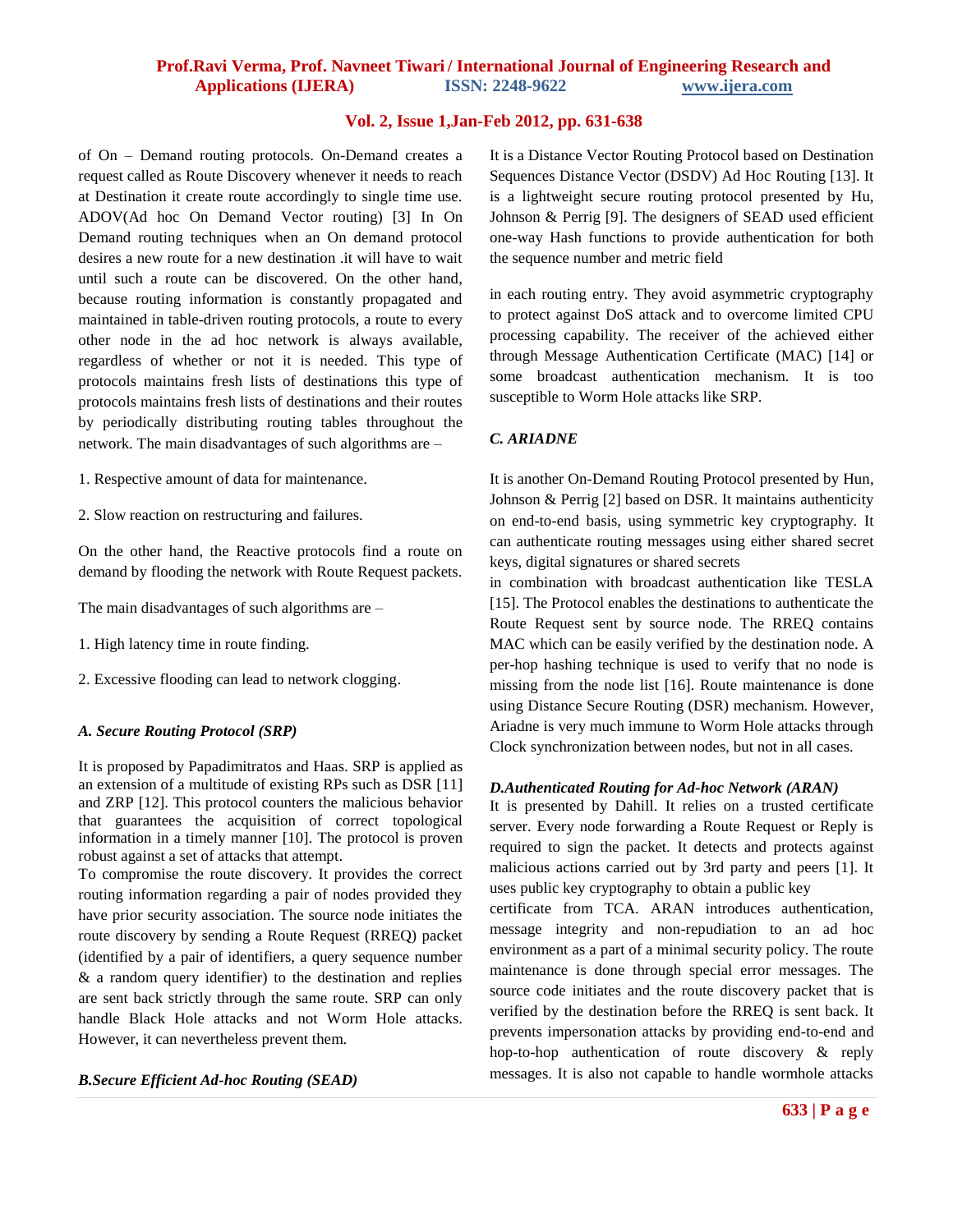# **Prof.Ravi Verma, Prof. Navneet Tiwari / International Journal of Engineering Research and Applications (IJERA) ISSN: 2248-9622 www.ijera.com**

### **Vol. 2, Issue 1,Jan-Feb 2012, pp. 631-638**

and the uses of asymmetric cryptography makes it more valuable to DoS attacks. All the routing messages are authenticated at every hop from source to destination as well as on reverse path from destination to source.

Ad Hoc On-Demand Distance Vector is based on Ondemand mechanism that relieves nodes from frequently generating and storing route entries, but introduces a delay caused by the Route Discovery procedure [18, 19]. It finds routes only when required and hence is reactive in nature.

The major vulnerabilities present in AODV protocols are: Deceptive increase of sequence number and Deceptive decrease of hop count. Zapata [17] applies security extensions to AODV using one-way hash functions to serve metric fields in Route Request (Route Discovery). He Introduced Secure-AODV (SAODV) [18] where he suggests using digital signatures to authenticate non-mutable data in an end-to-end manner. Hash chains are used to secure mutable fields such as hop count. It is an extension to AODV Routing Protocol. It is used to protect Route Discovery mechanism of AODV by providing security features like integrity, authentication and non-repudiation.

Table1.1

| Comparison of Main Ad Hoc Routing Protocols |  |  |
|---------------------------------------------|--|--|
|                                             |  |  |

| <b>Parameters</b>      | <b>DSDV</b>    | <b>AODV</b>    | <b>DSR</b>     |
|------------------------|----------------|----------------|----------------|
| Reactive               | N <sub>0</sub> | Yes            | Yes            |
| <b>Multiple Routes</b> | N <sub>0</sub> | N <sub>0</sub> | Yes            |
| Loop Free              | Yes            | Yes            | Yes            |
| Distributed            | Yes            | Yes            | Yes            |
| <b>QoS</b> Support     | N <sub>0</sub> | N <sub>0</sub> | No             |
| Periodic Update        | Yes            | Yes            | No             |
| Multicast              | N <sub>o</sub> | Yes            | N <sub>0</sub> |

# **III. PROBABILISTIC MODEL FOR ROUTING DECISION**

As we have discuss all the above mention protocols that no one will support the quality of services in Ad Hoc Routing as in table 1.1

All the protocols have been provides the services commonly used for routing but here we are proposing the "Decision Making Model" Named as probabilistic model for making the decision on the basis of QoS in Ad Hoc Network it provides:

- Time Slot Management among the entire available node in Ad Hoc Network.
- In the case of congestion it reduces the long term wait for travel the data packet.
- Probabilistic model takes the decision based on the Node's buffer size and assigned time slot to the node for routing.
- Route the data packet basis the routing table made by probabilistic model.
- This model compute the time and space complexity better than others available protocols of  $O(n)$ .
- Periodically it updates the table after making the buffer computation.



Figur1.2 props to rout data packet from S to R

As fig 1.2 show that when hop S will send data packet destined to R they need to analysis his rout table, table contains the best route for the point of view of buffer size and allocated time slot.

Here our probabilistic model is working as a router to taking the best route for delivery basis on the computation of buffer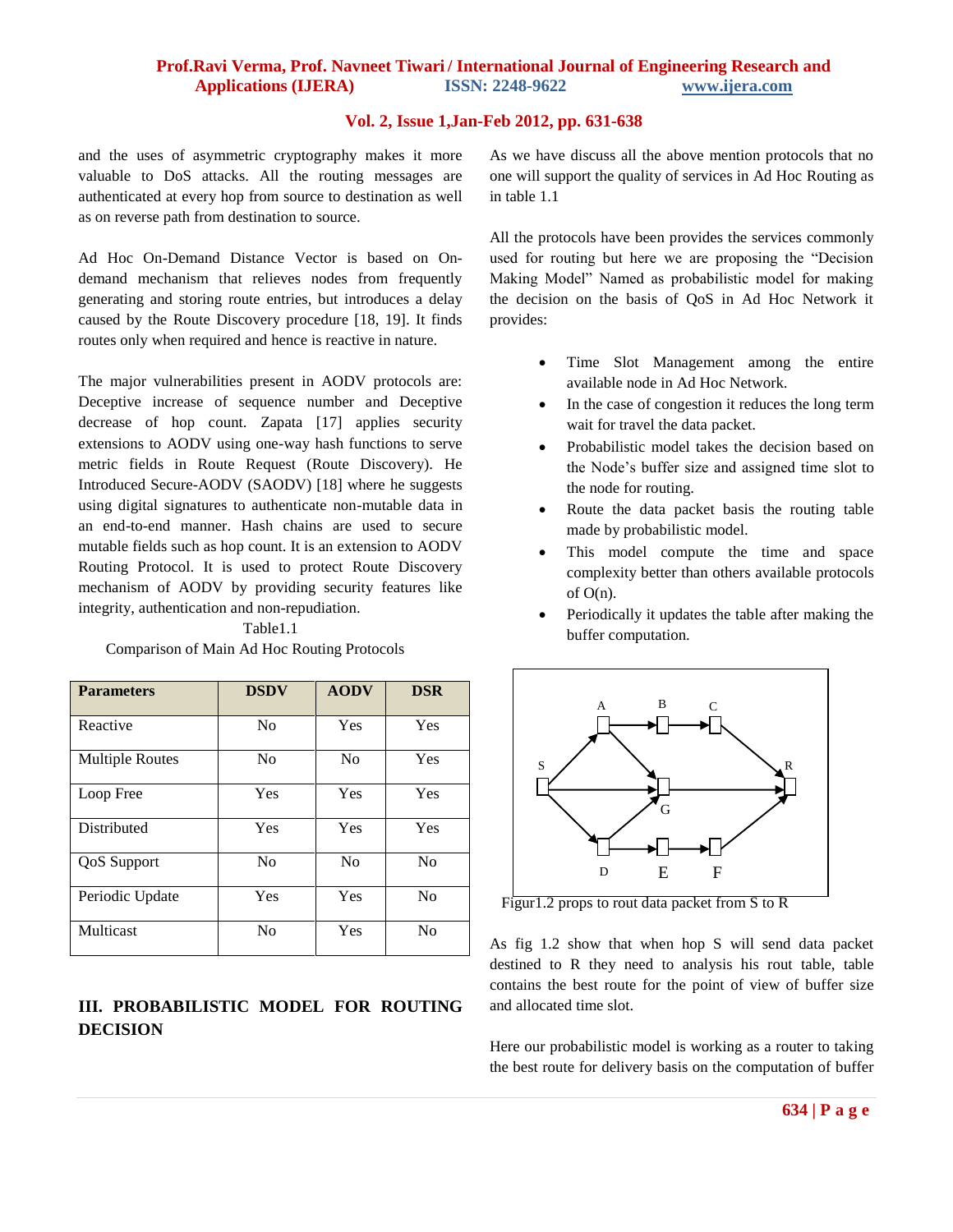# **Prof.Ravi Verma, Prof. Navneet Tiwari / International Journal of Engineering Research and Applications (IJERA) ISSN: 2248-9622 www.ijera.com**

#### **Vol. 2, Issue 1,Jan-Feb 2012, pp. 631-638**

size. fig 1.3 shows that Hop S has three routes for s**e**nding the data packet to R that is:

- $S \rightarrow A$ ,  $A \rightarrow B$ ,  $B \rightarrow C$ ,  $C \rightarrow R$ .
- $\bullet$  S $\rightarrow$ G, G $\rightarrow$ R.
- $S\rightarrow D,D\rightarrow E,E\rightarrow F,F\rightarrow R$
- I. The Source Node S will choose Node A as the next node if and only if the buffer size of A's is less than the buffer size of node G & D. i.e. Buffer of A<buffer of G and D.
- II. Similarly if Node S found G and D will have lower buffered then A, it will deliver accordingly.
- III. In the case of contention if S found the entire node's are busy with higher amount of delivery request then S follow the Hop count technique to choose the next node as
- IV. Fig.1.2 shows node G will be chosen.



#### Figur1.3 Probabilistic Model

Here PM= Probabilistic Model, S= Source Node R= Destination Node

*Buffering:* Flows can be buffered on the receiving side before being delivered. Buffering then does not affect the reliability or bandwidth and increases the delay, but it smoothes the jitter. For audio and video on demand jitter is the main problem so this technique helps us out.

In following figer1.4 we see a stream of packets being delivered with substantial jitter. Packet 1 is sent from the server at  $t = 0$  sec and arrive at the client at  $t = 1$  sec Packet 2 undergo more delay and takes 2 sec to arrive. As the packet arrives, they are buffered on the client machine.



Figer1.4Buffering of Data Packets

Here we are presenting the policy for the implementation of the proposed paper, it will describes the introductive point of view for both of the side either it is sender or receiver. Sender modules follows the steps as following and initialize the entire upcoming node who can be the next or best node's for routing.

#define Max\_Seq 1 Typedef enum {frame\_arrival,cksum\_err,timeout} event\_type #include"protocol.h" Void sender (void) { Send\_ne next\_frame\_to\_send; Frame s; Packet buffer; Event\_type event; Next\_frame\_to\_send=0; From\_network\_layer(&buffer); While(true) { s.info=buffer;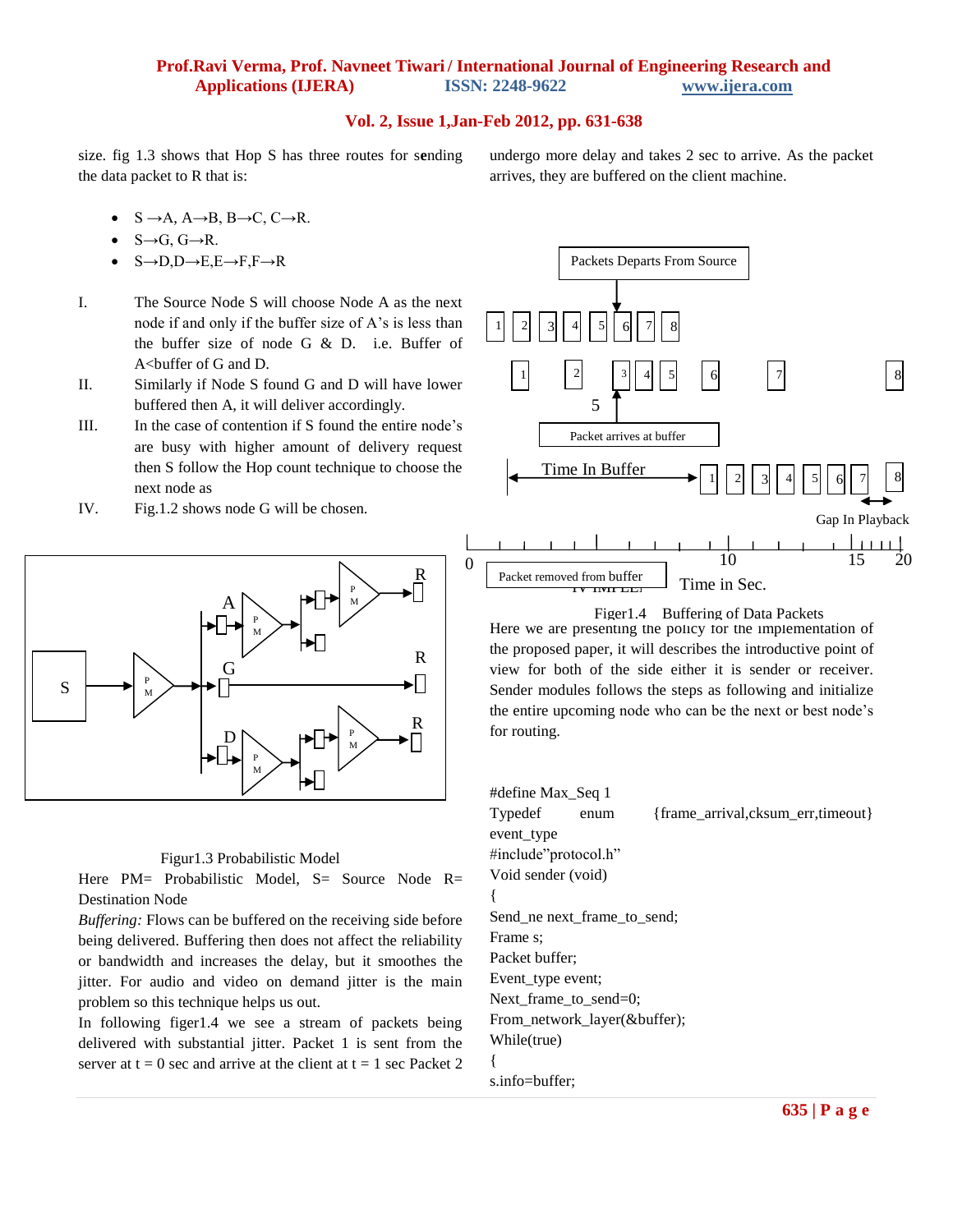}

```
s.seq=next_frame_to_send;
to_physical_layer(&s);
start_timer(s.seq);
wait_for_event(&event);
if(event==frame_arrival)
         {
        From physical layer(&s);
        if(s.ack==next_frame_to_send)
         {
        Stop_timer(s.ack);
        From_network_layer(&buffer);
        Inc(next_frame_to_send);
        }
        }
}
}
```
After the completion of the above procedure sender will be relaxed and call the initialize\_node () subroutine to initialize all the other route node, now our proposed probabilistic module will perform buffer computation for all the available node and select as a next node who has less buffer then other ,if any case it found more than one node have same less size buffer then it perform hop

Counting techniques between those nodes's. Following steps will used in the beginning of the connection establishment.

Initialize node (double c,timer t, buffer b, event\_bit b) { If (b<available\_buffers) then c=count(buffer b); goto void receiver(); endif }

When sender system will found the best node for the point of view of time and space complexity by performing the probabilistic computation data will be sanded to the required destination system with the quality of service support which is not available in any protocol mentioned in Table 1.1.

Now the receiver system will use the following code to get the data packet from the source system.

```
Void receiver(void)
{
Seq_nr frame_expected;
Frame r,s;
Event_type event;
Frame_expected-0;
While(true)
{
Wait_for_event(&event);
If(event==frame_arrival)
        {
        From_physical_layer(&r);
        If(r.seq==frame_expected);
        {
        To_network_layer(&r.info);
        Inc(frame_expected);
        }
        s.ack=1-frame_expected;
        to_physical_layer(&s);
        }
}
```
## **V. CONCLUSION**

Traditional routing algorithm and protocol as mentioned in table 1.1 can't meet the need of Routing with Qos support .Our research is different from the traditional mechanism by performing the buffer size computation and the allocation of time slot on the bases of buffer computation discussed in implementation policy, it will meet the requirement of reliable routing in "Ad Hoc Network". Actually Ad Hoc Network can be the part of any intranet also requires contentionless routing without long delay means Qos is essentially required, to make it possible we have present the buffering mechanism in "Probabilistic Model" provides routing with Qos in Ad Hoc Network.

In probabilistic model every time source node will perform the buffer computation and make routing table basis on the result of computation, Node contain less buffer size will be the first priority node for the source node, similarly until the data packet should not reach to the correct destination node the same computation will be done by each and every mediator node to make the routing efficient.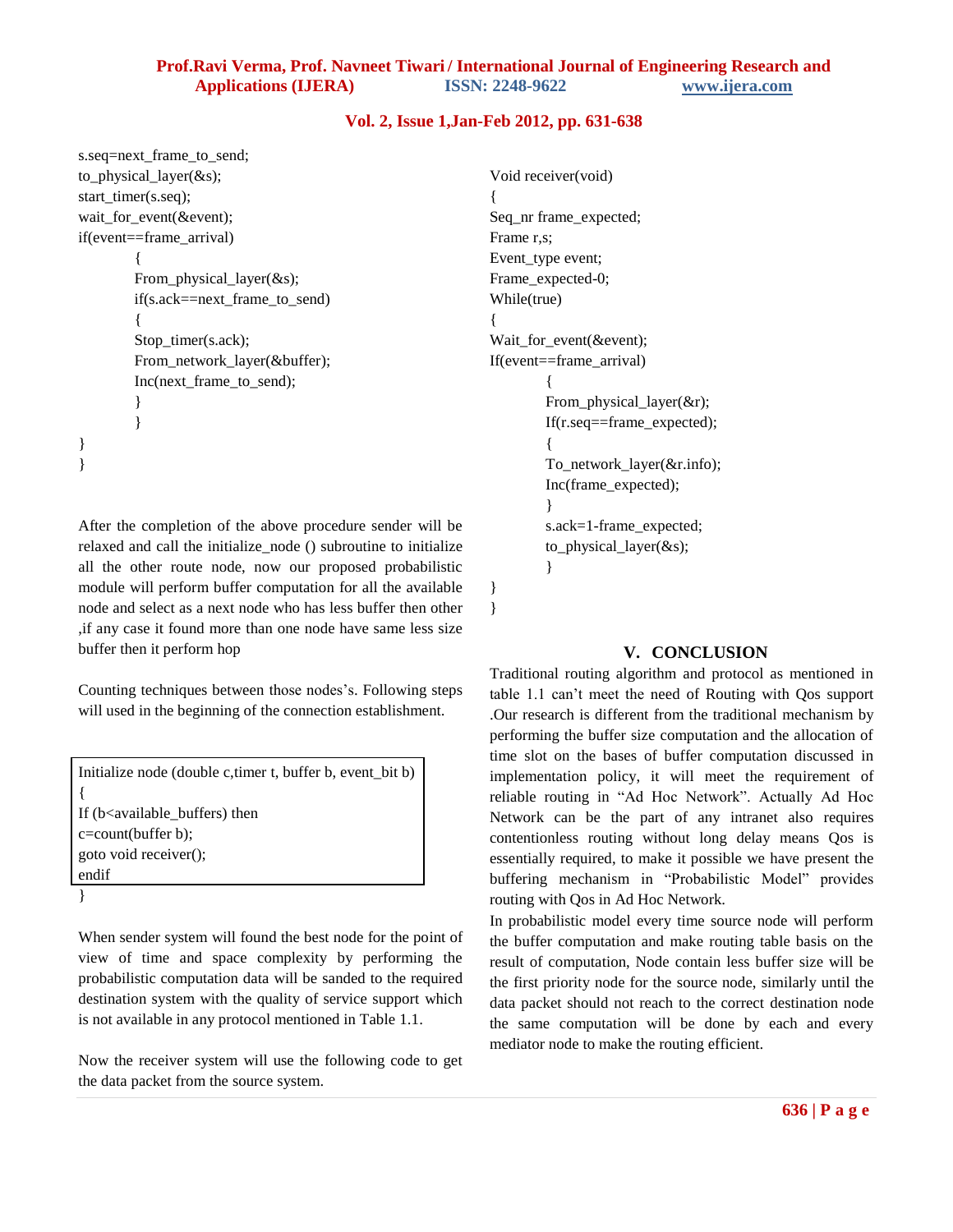## **REFERENCES**

- [l] S. Chen, and K Ndustedt. "Distributed *QoS* Routing in ad hoc Networks." IEEE joumal on Selected Areas in Communication, August 1999.
- [2] Y. Hu, A. Perrig and D. Johnson, Ariadne: A Secure Ondemand Routing Protocol for Ad Hoc Networks, in Proceedings of ACM MOBICOM'02, 2002.
- [3] Janne Lundberg, Routing Security in Ad Hoc Networks. Tik-110.501 Seminar on Network Security,
- [4] Y.C. Hu, D.B. Johnson and A. Perrig, "SEAD: Secure efficient distance vector routing for mobile wireless ad hoc networks," IEEE, Proceedings of the Fourth IEEE Workshop on Mobile Computing Systems and Applications (WMCSA'02), 0-7695-1647-5, 2002.
- [5] P. Papadimitratos and Z.J. Haas. "Secure routing for mobile ad hoc networks," SCS Communication Networks and Distributed Systems Modeling and Simulation Conference (CNDS 2002), Jan 2002.
- [6] D.B. Johnson, D.A Maltz, and J. Broch, "DSR: The Dynamic Source Routing Protocol for Multi-Hop Wireless Ad hoc Networks," Ad Hoc Networking, C.E. Perkins, Ed., Addison-Wesley, 2001, 139-172.
- [7] Z. J. Haas, M. Perlman, "The Performance of Query Control Schemes of the Zone Routing Protocol" IEEE/ACM Transactions on Networking, vol. 9, no. 4, pp. 427-438, Aug 2001.
- [8] C.E. Perkins, and P. Bhagwat, "Highly Dynamic Destination-Sequenced Distance-Vector (DSDV) for Mobile Computers," Proc. ACM Conf. Communications Architectures and Protocols (SIGCOMM'94), London, UK, August 1994, pp. 234-244.
- [9] Krawczyk, H., Bellare, M., and R. Canetti, "HMAC: Keyed-Hashing for Message Authentication," RFC 2104, February1997.
- [10] Vesa Karpijoki. Security in Ad Hoc Networks. Tik-110.501 Seminar on Network Security.
- [11[\]http://citeseer.nj.nec.com/karpijoki01securityh](http://citeseer.nj.nec.com/karpijoki01security)tml.2000.
- G.V.S. Raju and Rehan Akbani, "Some Security Issues in Mobile Ad-hoc Networks," in proceedings of the Cutting Edge Wireless and IT Technologies Conference, November 2004.
- [12]http://citeseer.nj.nec.com/karpijoki01security.html.2000. G.V.S. Raju and Rehan Akbani, "Some Security Issues in Mobile Ad-hoc Networks," in proceedings of the Cutting Edge Wireless and IT Technologies Conference, November 2004.
- [13] Manel Guerrero Zapata. "Secure ad hoc on-demand distance vector (SAODV) routing". IETF MANET Mailing List, Message-ID3BC17B40.BBF52E09@nokia.com,
- [14]ftp://MANET.itd.nrl.navy.mil/pub/MANET/2001- 10.mail, October 8,2001.M. Zapata, N. Asokan, "Securing ad hoc routing protocols",WiSe'02, ACM 1- 5813-585-8, September 28, 2002, pp.1-10.
- [15] C.E Perkins, E.M. Royer, and S. Das, "Ad hoc Ondemand Distance Vector (AODV)," RFC 3561, July 2003.
- [16] Young-Bae Ko and Nitin Vaidya. Location-Aided Routing (LAR) in Mobile Ad Hoc Networks. In *Proceedings of the Fourth ACM/IEEE International Conference on Mobile Computing and Networking (MobiCom'98)*, pages66–75, October1998.
- [17] John Kohl and B. Clifford Neuman. The Kerberos Network Authentication Service (V5). RFC 1510, September 1993.
- [18] B. Kumar. Integration of Security in Network Routing Protocols. *SIGSAC Review*,11(2):18–25, 1993.
- [19] Josh Broch, David A. Maltz, David B. Johnson, Yih-Chun Hu, and Jorjeta G.Jetcheva. A Performance Comparison of Multi-Hop Wireless Ad Hoc Network Routing Protocols. In *Proceedings of the Fourth ACM/IEEE International Conference on Mobile Computing and Networking (MobiCom'98)*, pages 85– 97, October 1998.
- [20] Michael Brown, Donny Cheung, Darrel Hankerson, Julio Lopez Hernandez, Michael Kirkup, and Alfred Menezes. PGP in Constrained Wireless Devices. In *9th USENIX Security Symposium*, pages 247–261, August 2000.
- [21] Steven Cheung. An Efficient Message Authentication Scheme for Link State Routing. In *13th Annual Computer Security Applications Conference*, pages 90– 98, 1997.
- [22] Steven Cheung and Karl Levitt. Protecting Routing Infrastructures from Denial of Service Using Cooperative Intrusion Detection. In *The 1997 New Security Paradigms Workshop*, pages 94–106, September 1998.
- [23] Tom Clark. Tom Clark's Totally Accurate Clock FTP Site. Greenbelt, Maryland. Available at ftp://aleph.gsfc.nasa.gov/GPS/totally.accurate.clock/.
- [24] D. Coppersmith and M. Jakobsson. Almost Optimal Hash Sequence Traversal. In *Proceedings of the Fourth Conference on Financial Cryptography (FC '02)*, Lecture Notes in Computer Science, 2002.
- [25] Bridget Dahill, Brian Neil Levine, Elizabeth Royer, and Clay Shields. A Secure Routing Protocol for Ad Hoc